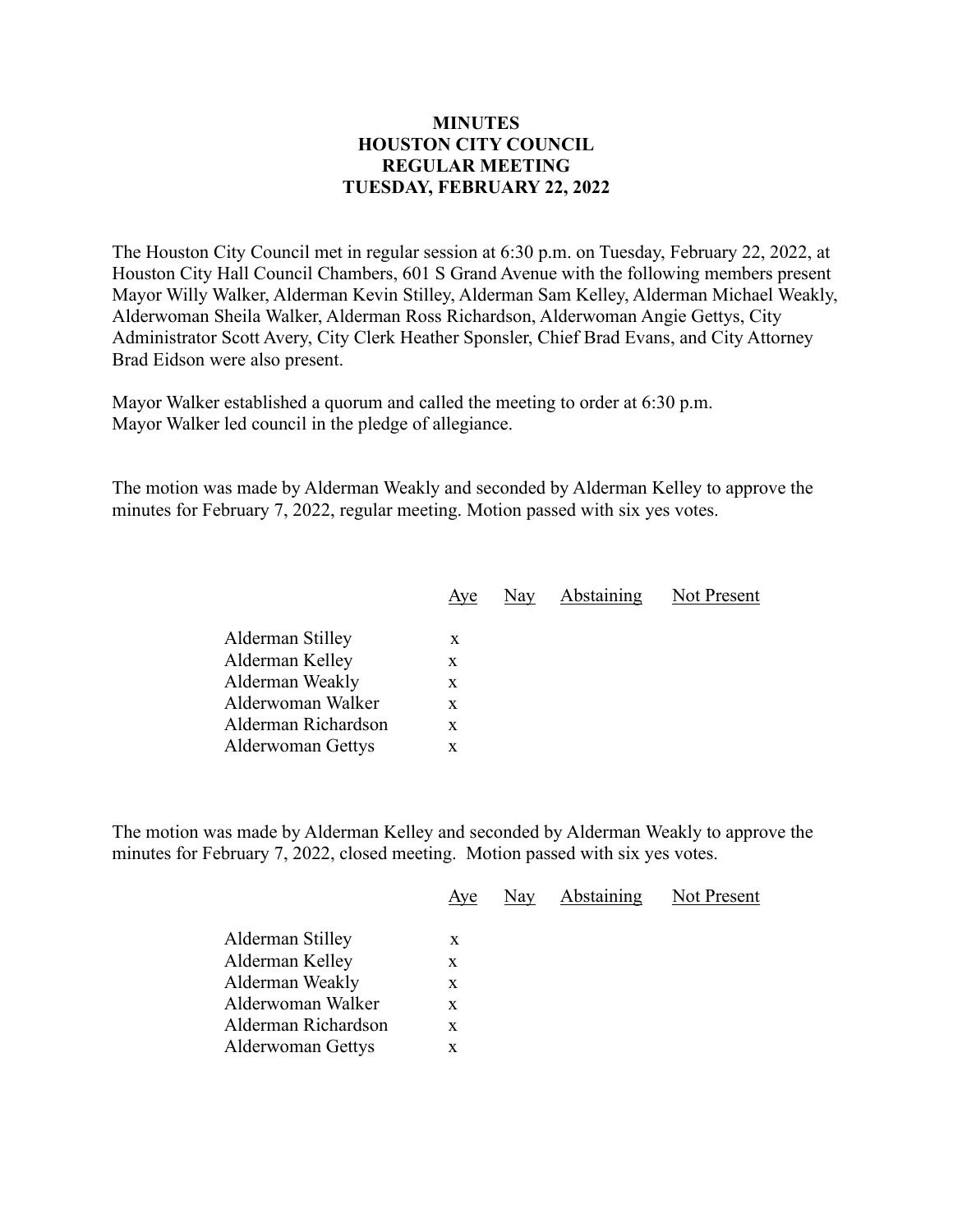The motion was made by Alderwoman Walker and seconded by Alderwoman Gettys to approve payment for payroll of February 14, 2022. Motion passed with six yes votes.

|                     | Aye | Nay | Abstaining | Not Present |
|---------------------|-----|-----|------------|-------------|
| Alderman Stilley    | X   |     |            |             |
| Alderman Kelley     | X   |     |            |             |
| Alderman Weakly     | X   |     |            |             |
| Alderwoman Walker   | X   |     |            |             |
| Alderman Richardson | X   |     |            |             |
| Alderwoman Gettys   | X   |     |            |             |
|                     |     |     |            |             |

The motion was made by Alderman Stilley and seconded by Alderwoman Walker to approve payment of invoices for February  $16^{th}$  &  $22^{nd}$ ,  $2022$  (\$100,482.66) as presented. Motion passed with six yes votes.

|                          | Aye |  | Nay Abstaining Not Present |
|--------------------------|-----|--|----------------------------|
| Alderman Stilley         | X   |  |                            |
|                          |     |  |                            |
| Alderman Kelley          | X   |  |                            |
| Alderman Weakly          | X   |  |                            |
| Alderwoman Walker        | X   |  |                            |
| Alderman Richardson      | X   |  |                            |
| <b>Alderwoman Gettys</b> | X   |  |                            |
|                          |     |  |                            |

Guest:

Bennie Cook Jr. was presented with National FFA Week Proclamation from Mayor Walker. Chief Evans gave annual report for the police department, also mentioned they have received \$66,000 in grants.

Chief Smith gave annual report for the fire department, also stated all hydrants citywide are done and entered on software.

The motion was made by Alderman Richardson and seconded by Alderman Stilley to move three CDs in the amount of \$100,000.00 each to Bank of Houston for 12, 24, 36 month term. Motion passed with six yes votes.

|                          | Aye | Nay | Abstaining | Not Present |
|--------------------------|-----|-----|------------|-------------|
| Alderman Stilley         | X   |     |            |             |
| Alderman Kelley          | X   |     |            |             |
| Alderman Weakly          | X   |     |            |             |
| Alderwoman Walker        | X   |     |            |             |
| Alderman Richardson      | X   |     |            |             |
| <b>Alderwoman Gettys</b> | x   |     |            |             |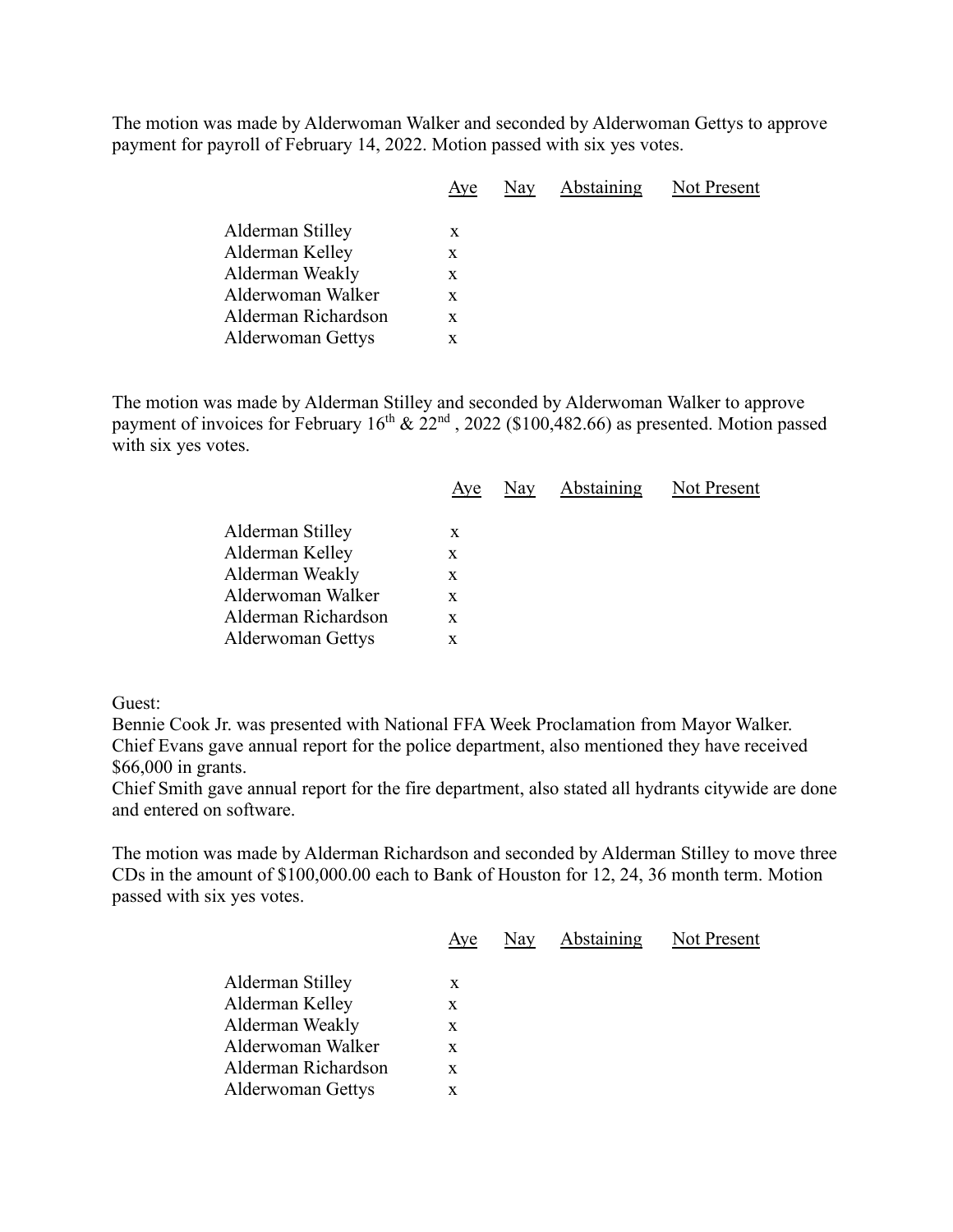The motion was made by Alderman Weakly and seconded by Alderman Kelley to accept bid from West Plains Fencing in the amount of \$23,600.00. This fence will replace the existing fence at the tennis courts. Motion passed with six yes votes.

|                          | Aye | Nay | Abstaining | Not Present |
|--------------------------|-----|-----|------------|-------------|
| Alderman Stilley         | X   |     |            |             |
| Alderman Kelley          | X   |     |            |             |
| Alderman Weakly          | X   |     |            |             |
| Alderwoman Walker        | X   |     |            |             |
| Alderman Richardson      | X   |     |            |             |
| <b>Alderwoman Gettys</b> | X   |     |            |             |
|                          |     |     |            |             |

The motion was made by Alderman Richardson and seconded by Alderwoman Walker to approve and allow the mayor to sign the Chamber Agreement. Motion passed with six yes votes.

|                          | Aye | Nay Abstaining | <b>Not Present</b> |
|--------------------------|-----|----------------|--------------------|
|                          |     |                |                    |
| Alderman Stilley         | X   |                |                    |
| Alderman Kelley          | X   |                |                    |
| Alderman Weakly          | X   |                |                    |
| Alderwoman Walker        | X   |                |                    |
| Alderman Richardson      | X   |                |                    |
| <b>Alderwoman Gettys</b> | x   |                |                    |

The motion was made by Alderman Stilley and seconded by Alderwoman Gettys to approve and allow the mayor to sign the PWSD Agreement. Motion passed with six yes votes.

|                          | Aye | Nay | <b>Abstaining</b> | Not Present |
|--------------------------|-----|-----|-------------------|-------------|
| Alderman Stilley         | X   |     |                   |             |
| Alderman Kelley          | X   |     |                   |             |
| Alderman Weakly          | X   |     |                   |             |
| Alderwoman Walker        | X   |     |                   |             |
| Alderman Richardson      | X   |     |                   |             |
| <b>Alderwoman Gettys</b> | X   |     |                   |             |
|                          |     |     |                   |             |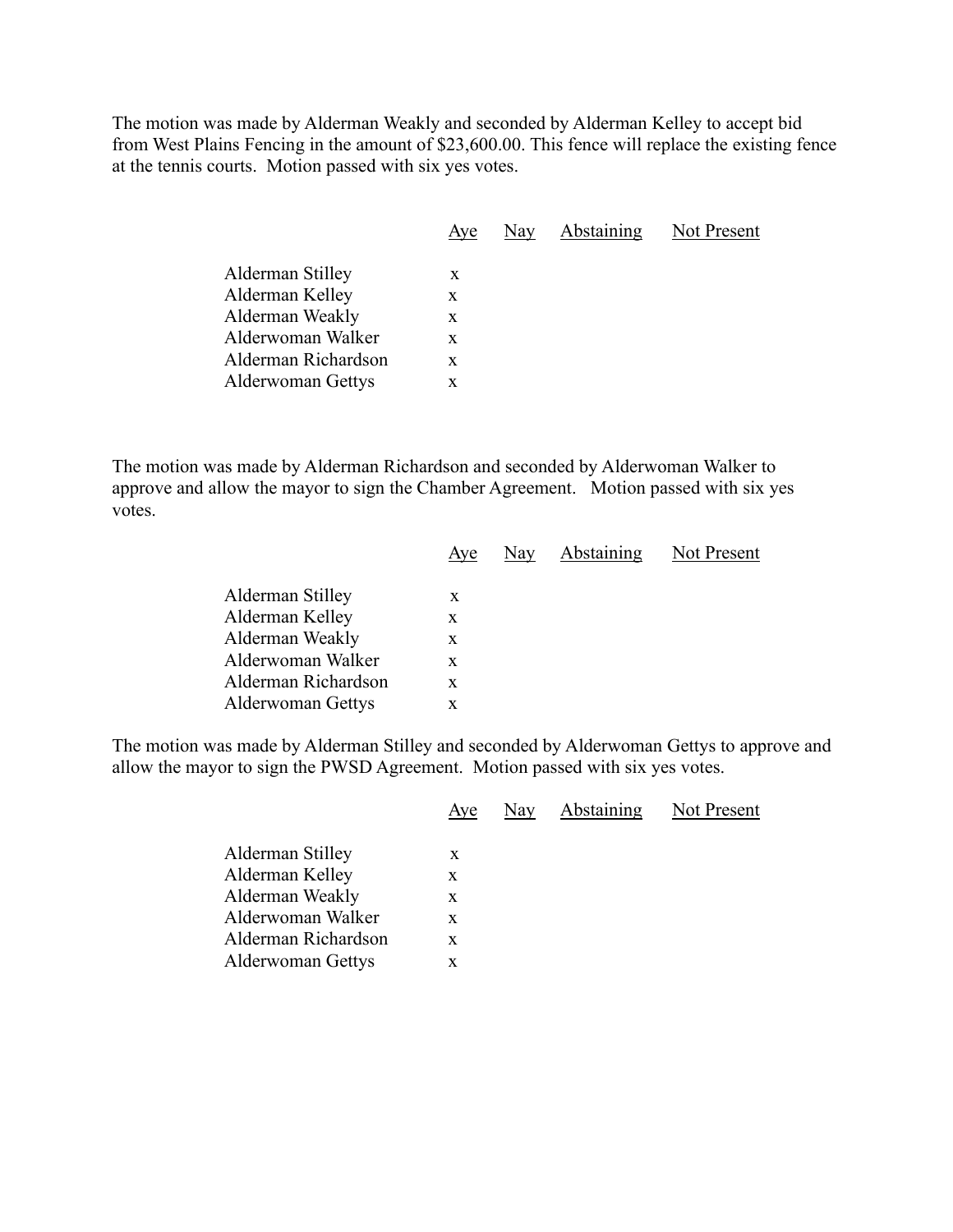The motion was made by Alderman Kelley and seconded by Alderman Stilley to approve fiber splicer bid from Graybar in the amount of \$9903.35. Motion passed with six yes votes.

|                          | Aye | Nay | Abstaining | Not Present |
|--------------------------|-----|-----|------------|-------------|
| Alderman Stilley         | X   |     |            |             |
| Alderman Kelley          | X   |     |            |             |
| Alderman Weakly          | X   |     |            |             |
| Alderwoman Walker        | X   |     |            |             |
| Alderman Richardson      | X   |     |            |             |
| <b>Alderwoman Gettys</b> | X   |     |            |             |
|                          |     |     |            |             |

The motion was made by Alderman Stilley and seconded by Alderwoman Walker to purchase two SCBA from Feld Fire in the amount of \$19,774.00. Motion passed with six yes votes.

|                          | Aye | Nay | <b>Abstaining</b> | Not Present |
|--------------------------|-----|-----|-------------------|-------------|
|                          |     |     |                   |             |
| Alderman Kelley          | X   |     |                   |             |
| Alderman Weakly          | X   |     |                   |             |
| Alderwoman Walker        | X   |     |                   |             |
| Alderman Richardson      | X   |     |                   |             |
| <b>Alderwoman Gettys</b> | x   |     |                   |             |
| Alderman Stilley         | X   |     |                   |             |

The motion was made by Alderman Stilley and seconded by Alderman Richardson to approve TEREX document and allow the mayor to sign. Motion passed with six yes votes.

|                          | Aye | Nay Abstaining Not Present |  |
|--------------------------|-----|----------------------------|--|
| Alderman Stilley         | X   |                            |  |
| Alderman Kelley          | X   |                            |  |
| Alderman Weakly          | X   |                            |  |
| Alderwoman Walker        | X   |                            |  |
| Alderman Richardson      | X   |                            |  |
| <b>Alderwoman Gettys</b> | X   |                            |  |
|                          |     |                            |  |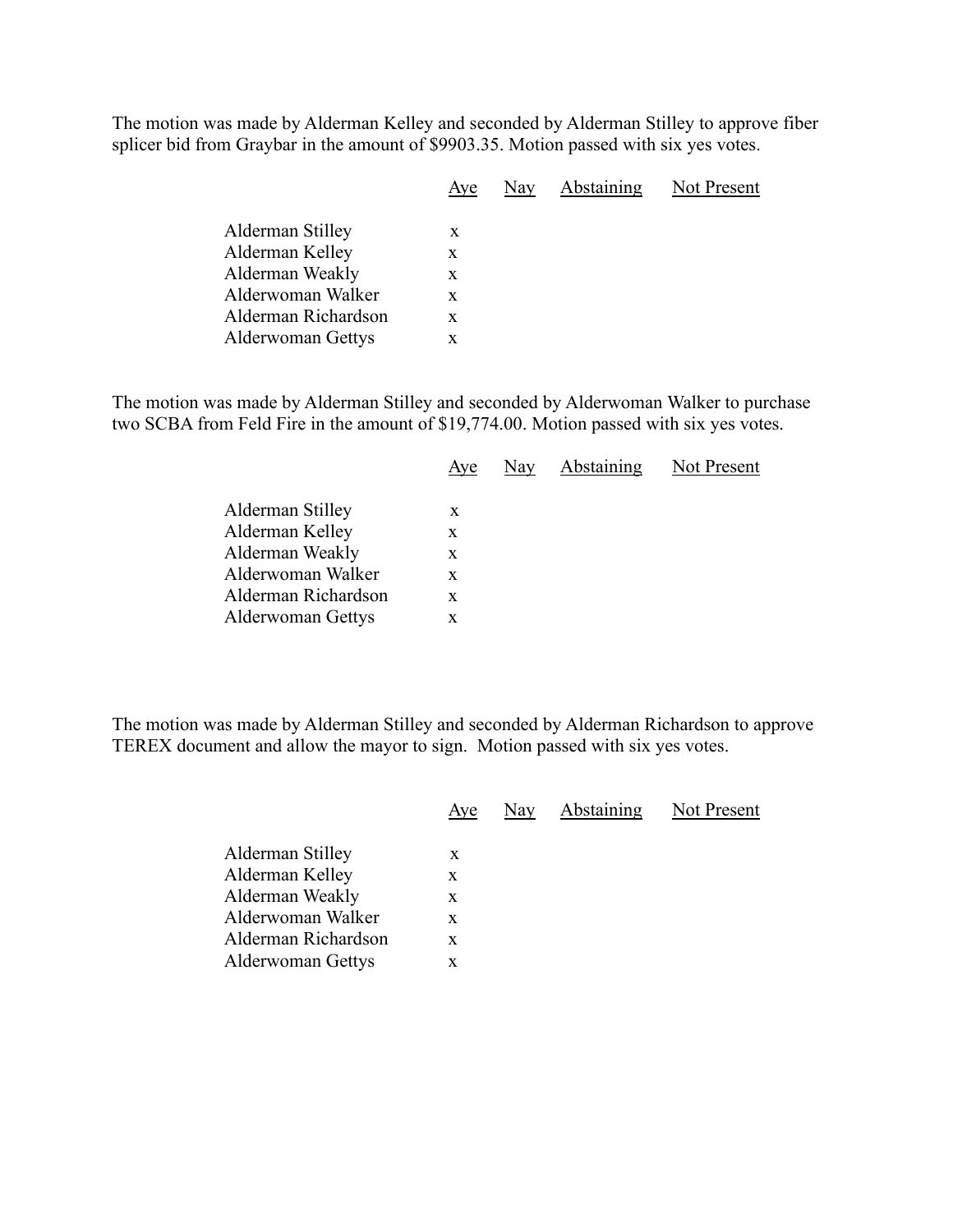The motion was made by Alderman Kelley and seconded by Alderman Weakly to approve bid from MacQueen in the amount of \$11,876.06 to purchase battery operated combi-tool. Motion passed with six yes votes

.

|                          | Aye | Nay | Abstaining Not Present |
|--------------------------|-----|-----|------------------------|
| Alderman Stilley         | X   |     |                        |
|                          |     |     |                        |
| Alderman Kelley          | X   |     |                        |
| Alderman Weakly          | X   |     |                        |
| Alderwoman Walker        | X   |     |                        |
| Alderman Richardson      | X   |     |                        |
| <b>Alderwoman Gettys</b> | X   |     |                        |
|                          |     |     |                        |

The motion was made by Alderwoman Gettys and seconded by Alderman Stilley to approve Park and Recreation recommendation to hire new director Brandon Maberry. Motion passed with six yes votes.

|                          | Aye | Nay Abstaining | Not Present |
|--------------------------|-----|----------------|-------------|
|                          |     |                |             |
| Alderman Stilley         | X   |                |             |
| Alderman Kelley          | X   |                |             |
| Alderman Weakly          | X   |                |             |
| Alderwoman Walker        | X   |                |             |
| Alderman Richardson      | X   |                |             |
| <b>Alderwoman Gettys</b> | x   |                |             |
|                          |     |                |             |

The motion was made by Alderman Weakly and seconded by Alderman Kelley to close this part of the meeting pursuant to Section 610.021 (1), (2) or (3). Motion passed with six roll call votes.

|                          | Aye | Nay | <b>Abstaining</b> | Not Present |
|--------------------------|-----|-----|-------------------|-------------|
| Alderman Stilley         | X   |     |                   |             |
| Alderman Kelley          | X   |     |                   |             |
| Alderman Weakly          | X   |     |                   |             |
| Alderwoman Walker        | X   |     |                   |             |
| Alderman Richardson      | X   |     |                   |             |
| <b>Alderwoman Gettys</b> | X   |     |                   |             |
|                          |     |     |                   |             |